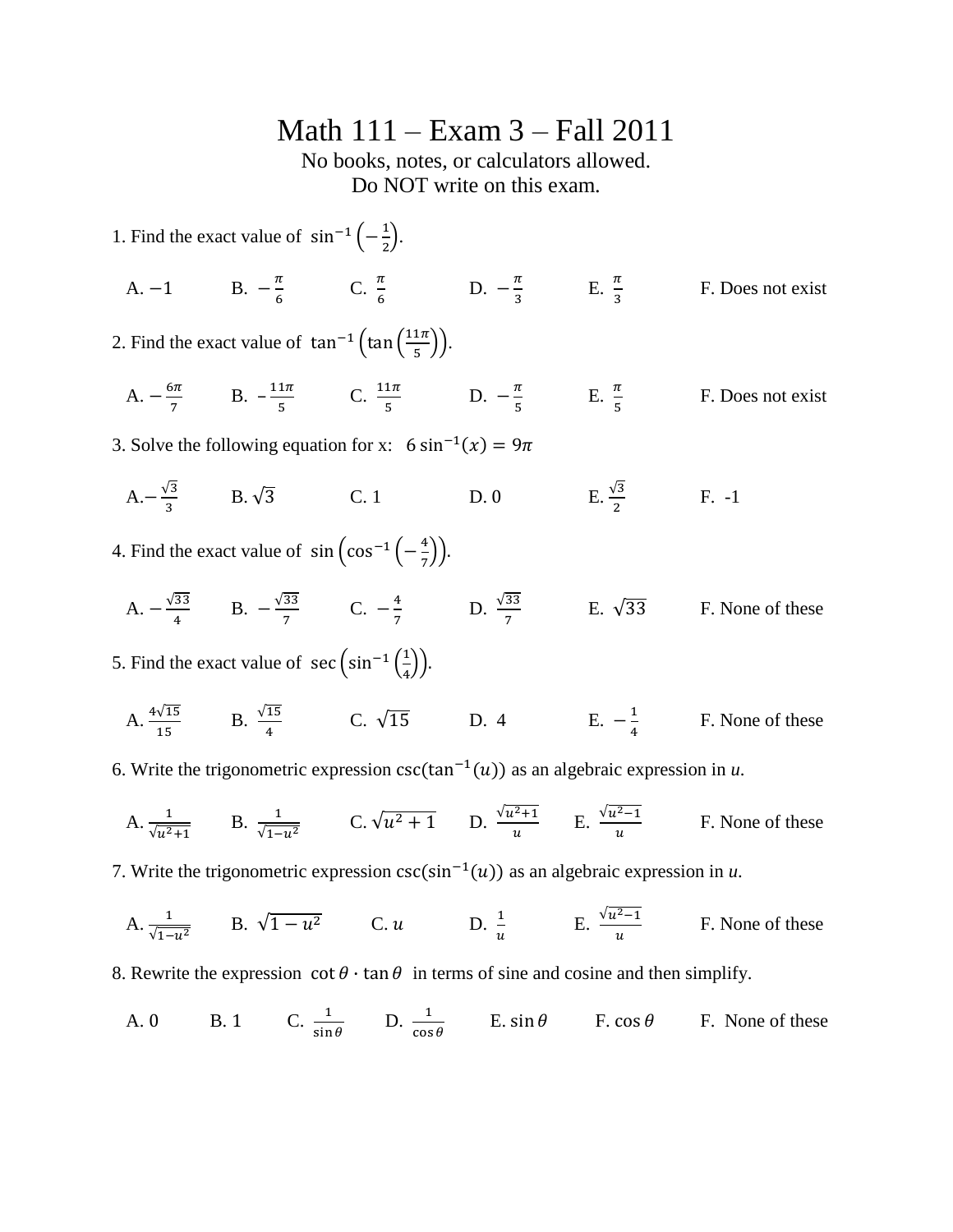9. Simplify the expression  $\frac{c}{\sqrt{2}}$  $\frac{\cos\theta}{\sin\theta-1} + \frac{1}{\cos\theta}$  $\frac{15 \text{ m/s}}{\cos \theta}$ 

A. 
$$
\frac{2}{(\sin \theta - 1)(\cos \theta)}
$$
 B.  $\frac{-2}{(\sin \theta - 1)(\cos \theta)}$  C. 0 D. 1 E. -2 F.  $\cos \theta + \sin \theta$ 

10. Factor and simplify the expression  $\frac{2}{3}$  $\overline{\mathbf{c}}$ 

A.  $\frac{\sin \theta - 3}{2 \sin \theta + 1}$  B.  $\frac{\sin \theta - 3}{\sin \theta + 1}$  C.  $\frac{3}{7}$  D.  $\frac{5}{s}$ E. None of these

11. Use a sum or difference formula to find the value of  $sin(165^\circ)$ .

A.  $\frac{\sqrt{6-\sqrt{2}}}{2}$  B.  $\frac{\sqrt{6-\sqrt{2}}}{4}$  C.  $\frac{\sqrt{6+\sqrt{2}}}{2}$  D.  $\frac{\sqrt{6+\sqrt{2}}}{4}$  E.  $\frac{-\sqrt{6+\sqrt{2}}}{4}$  F. None of these

12. Find the exact value of the expression  $\cos\left(\frac{\pi}{6}\right)$  $\left(\frac{\pi}{9}\right)$  cos  $\left(\frac{4}{9}\right)$  $\left(\frac{\pi}{9}\right) + \sin\left(\frac{\pi}{9}\right)$  $\left(\frac{\pi}{9}\right)$  sin  $\left(\frac{4}{9}\right)$  $\frac{1}{9}$ ).

A. sin $\left(\frac{5}{7}\right)$  $\frac{\sin \pi}{9}$  B.  $\frac{\sqrt{3}}{2}$  C. 1 D.  $\frac{1}{2}$  E.  $\cos \left(\frac{5}{9}\right)$  $\left(\frac{m}{9}\right)$  F. None of these

13. Find the exact value of the expression  $\sin \left(\sin^{-1}\left(-\frac{1}{\epsilon}\right)\right)$  $\frac{12}{13}$  – tan<sup>-1</sup>  $\left(\frac{3}{4}\right)$  $\frac{3}{4})$ ).

 $A. - \frac{6}{5}$  $\frac{63}{65}$  B.  $-\frac{3}{6}$  $rac{33}{65}$  C.  $-\frac{5}{6}$  $\frac{56}{65}$  D.  $\frac{63}{65}$  E.  $-\frac{1}{6}$  $\frac{16}{65}$  F. None of these

14. Find the exact value of  $\cos\left(2\cos^{-1}\left(\frac{3}{4}\right)\right)$  $\frac{5}{4}$ 

 $A. - \frac{3}{6}$  $\frac{3}{8}$  B.  $\frac{3}{8}$  C.  $-\frac{1}{8}$  $\frac{1}{8}$  D.  $\frac{1}{8}$  E.  $\frac{-3\sqrt{7}}{8}$  F. None of these

15. If  $\tan \theta = -\frac{3}{4}$  $\frac{\pi}{4}$  and  $\frac{\pi}{2} < \theta < \pi$ , find the exact value of sin<sup>2</sup>  $\left(\frac{\theta}{2}\right)$  $\frac{\sigma}{2}$ . A.  $\frac{4}{5}$  B.  $\frac{5}{5}$  C.  $\frac{1}{10}$  D.  $\frac{3}{1}$ E. None of these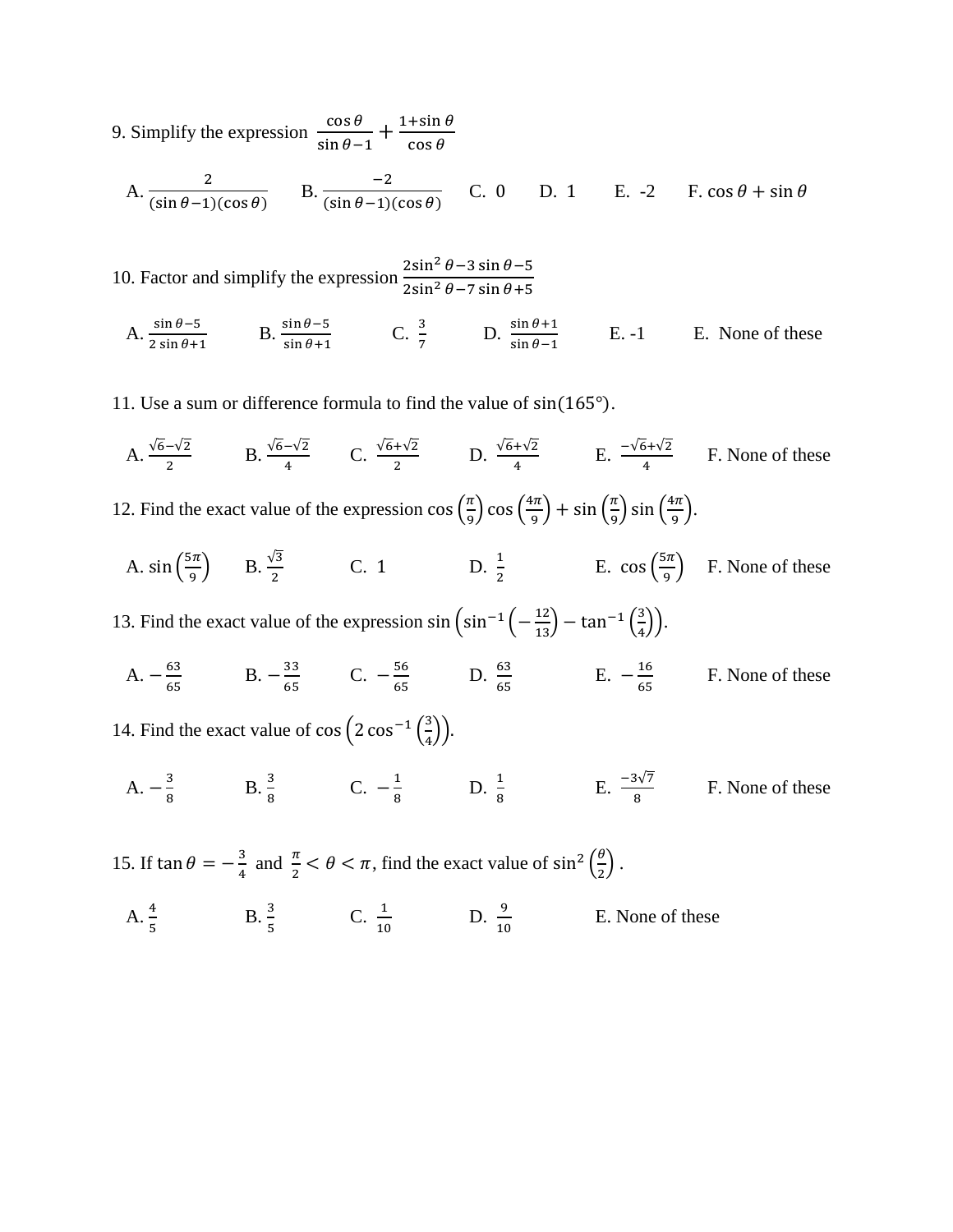16. Express the product  $\cos\left(\frac{7}{2}\right)$  $\left(\frac{7\theta}{2}\right)\cos\left(\frac{3\theta}{2}\right)$  $\frac{36}{2}$  as a sum containing only sines or only cosines.

A. 
$$
\frac{1}{2} [\cos(7\theta)]
$$
  
\nB.  $\frac{1}{2} [\cos(2\theta) - \cos(5\theta)]$   
\nC.  $\frac{1}{2} [\cos(2\theta) + \cos(5\theta)]$   
\nD.  $\frac{1}{2} [\sin(2\theta) + \sin(5\theta)]$   
\nE. None of these

solutions.

17. Determine the total number of solutions for the equation  $4(1 + \sin(\theta)) = \cos^2 \theta$  on  $[0, 2\pi)$ . A. 0 B. 1 C. 2 D. 3 E. 4 F. None of these 18. Determine the total number of solutions for the equation  $2 \sin^2(\theta)$ on  $[0, 2\pi)$ . A. 0 B. 1 C. 2 D. 4 E. 6 F. None of these 19. Solve the equation  $2\cos(\theta) + 1 = 0$  on the interval  $[0, 2\pi)$ . Give the sum of all of these solutions. A.  $2\pi$  $\frac{\pi}{3}$  C.  $3\pi$  D.  $\pi$  E.  $\frac{2\pi}{3}$  F. None of these 20. Solve the equation  $\sin \theta = -\sqrt{3} \cos \theta$  on the interval [0, 2 $\pi$ ]. Give the sum of all of these

A.  $\frac{3n}{3}$  B.  $\frac{2n}{3}$  C.  $\pi$  D.  $\frac{6n}{3}$  E.  $\frac{7}{3}$ F. None of these